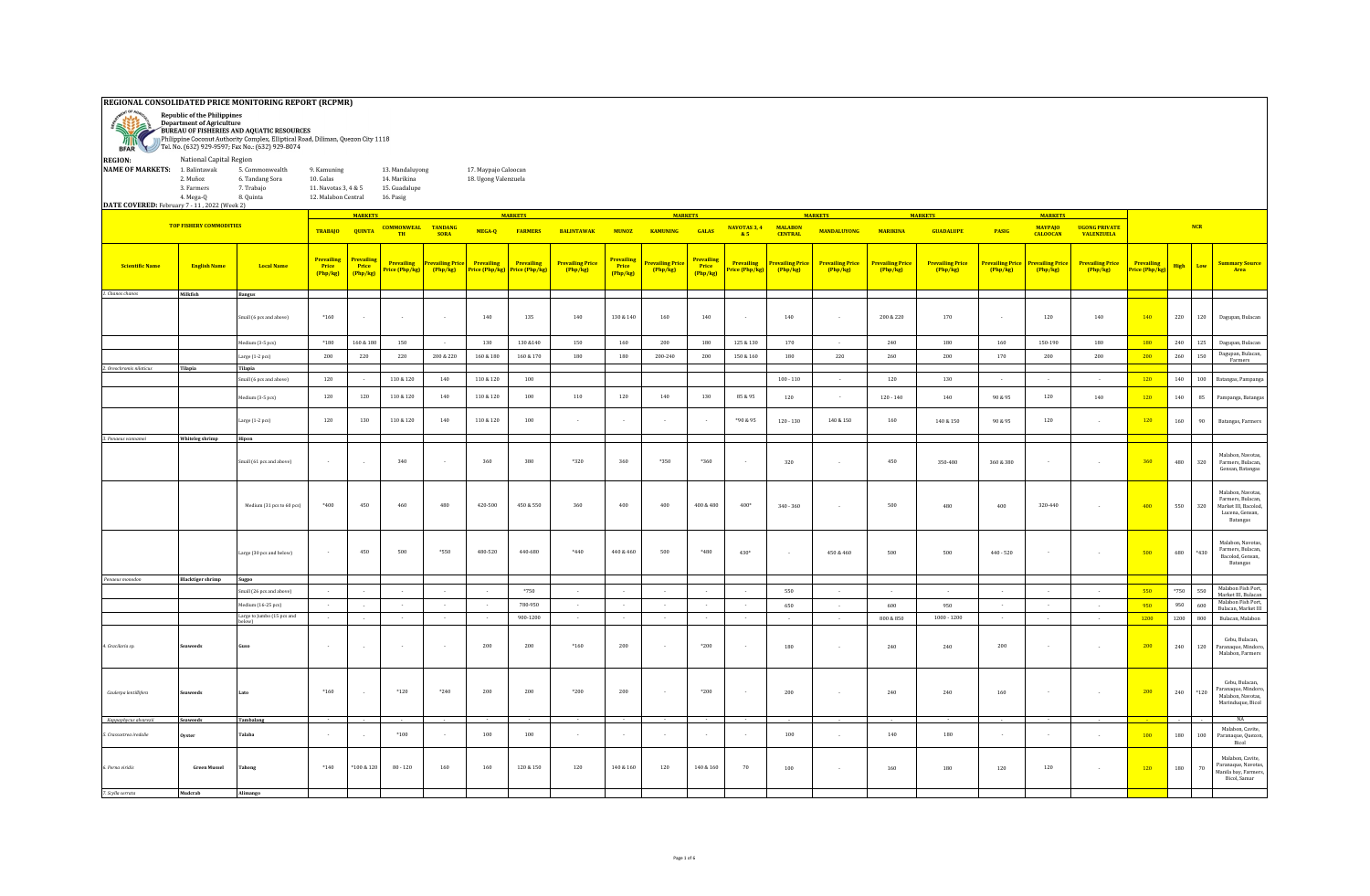|                           |                                   |                                   |                                      | <b>MARKETS</b>                       |                                        |                                           |                                     | <b>MARKETS</b>               |                                     |                                               | <b>MARKETS</b>               |                                        |                                     |                                   | <b>MARKETS</b>                    |                                   | <b>MARKETS</b>                    |                            | <b>MARKETS</b>                    |                                           |                                     |             |             |                                                                                                |
|---------------------------|-----------------------------------|-----------------------------------|--------------------------------------|--------------------------------------|----------------------------------------|-------------------------------------------|-------------------------------------|------------------------------|-------------------------------------|-----------------------------------------------|------------------------------|----------------------------------------|-------------------------------------|-----------------------------------|-----------------------------------|-----------------------------------|-----------------------------------|----------------------------|-----------------------------------|-------------------------------------------|-------------------------------------|-------------|-------------|------------------------------------------------------------------------------------------------|
|                           | <b>TOP FISHERY COMMODITIES</b>    |                                   | TRABAJO QUINTA                       |                                      | <b>COMMONWEAL TANDANG</b><br><b>TH</b> | <b>SORA</b>                               | MEGA-Q                              | <b>FARMERS</b>               | <b>BALINTAWAK</b>                   | <b>MUNOZ</b>                                  | <b>KAMUNING</b>              | GALAS                                  | NAVOTAS 3, 4<br>85                  | <b>MALABON</b><br><b>CENTRAL</b>  | <b>MANDALUYONG</b>                | <b>MARIKINA</b>                   | <b>GUADALUPE</b>                  | <b>PASIG</b>               | <b>MAYPAJO</b><br><b>CALOOCAN</b> | <b>UGONG PRIVATE</b><br><b>VALENZUELA</b> |                                     |             | NCR         |                                                                                                |
| <b>Scientific Name</b>    | <b>English Name</b>               | <b>Local Name</b>                 | <b>Prevailing</b><br>Price<br>Php/kg | Prevailing<br><b>Price</b><br>Php/kg | <b>Prevailing</b><br>Price (Php/kg)    | Prevailing Price <mark>l</mark><br>Php/kg | <b>Prevailing</b><br>Price (Php/kg) | Prevailing<br>Price (Php/kg) | <b>Prevailing Price</b><br>(Php/kg) | <b>Prevailing</b><br><b>Price</b><br>(Php/kg) | Prevailing Price<br>(Php/kg) | <b>Prevailing</b><br>Price<br>(Php/kg) | <b>Prevailing</b><br>Price (Php/kg) | <b>Prevailing Price</b><br>Php/kg | <b>Prevailing Price</b><br>Php/kg | <b>Prevailing Price</b><br>Php/kg | <b>Prevailing Price</b><br>Php/kg | Prevailing Price<br>Php/kg | <b>Prevailing Price</b><br>Php/kg | <b>Prevailing Price</b><br>Php/kg         | <b>Prevailing</b><br>Price (Php/kg) | <b>High</b> | Low         | <b>Summary Source</b><br>Area                                                                  |
|                           |                                   |                                   | $\sim$                               | $\sim$                               | $\sim$                                 | $*400 - 850$                              | $*600$                              | 650-1,100                    | $\sim$                              | *850                                          | $\sim$                       | $\sim$                                 | $\sim$                              | 450                               | $\sim$                            | $600 - 650$                       | $\sim$                            |                            | $\sim$                            | $\sim$                                    | 650                                 | 1100        | 450         | Malabon, Market III<br>Bulacan, Quezon,<br>Navotas, Roxas                                      |
|                           |                                   |                                   | $\sim$                               | $\sim$                               | $\sim$                                 | $*400 - 1000$                             | 600                                 | 850-1.200                    | $\sim$                              | *850                                          | $\sim$                       | $\sim$                                 | $\sim$                              | 550                               | $\sim$                            | $600 - 650$                       | i al                              |                            |                                   | $\sim$                                    | 600                                 | 1200        | 550         | Bulacan, Quezon,<br>Navotas, Roxas,<br>Malabon                                                 |
| 8. Portunus pelagicus     | <b>Blue swimming Crab</b>         | Alimasag                          |                                      |                                      |                                        |                                           |                                     |                              |                                     |                                               |                              |                                        |                                     |                                   |                                   |                                   |                                   |                            |                                   |                                           |                                     |             |             |                                                                                                |
|                           |                                   | Small/Medium (7 pcs and<br>above) | $\sim$                               | $\sim$                               | $*120 - 200$                           | $*280$                                    | $*400$                              | 450 & 500                    | $*130 - 200$                        | $*200$                                        | $\sim$                       | 400                                    | $\sim$                              | $250 - 300$                       | $\sim$                            | 360                               | 550                               | 240-400                    | 140                               | $\sim$                                    | 400                                 | 550         | $*120$      | Malabon, Market III<br>Bulacan, Farmers,<br>Quezon, Navotas                                    |
|                           |                                   | Large (1-6 pcs)                   | $\sim$                               |                                      | 600                                    | $\sim$                                    | 520                                 | 550                          | $\sim$                              | *400 & 550                                    | $*600$                       | - 1                                    | - 1                                 | 380                               |                                   | 500                               | i.                                | $440\,$                    |                                   | $\sim$                                    | 380-600                             | 600         | 380         | Bulacan, Malabon<br>Farmers, Navotas,<br>Market III, Quezon,<br>Bulacan                        |
| 9. Thunnus albacares      | <b>Yellowfin Tuna</b>             | Tambakol                          |                                      |                                      |                                        |                                           |                                     |                              |                                     |                                               |                              |                                        |                                     |                                   |                                   |                                   |                                   |                            |                                   |                                           |                                     |             |             | Malabon, Navotas                                                                               |
|                           |                                   | Whole                             | *350                                 | $*180 - 260$                         | $\sim$                                 | *320 & 380                                |                                     | 350                          | $\sim$                              | *330                                          | $\sim$                       | $*260 & 320$                           | 180 & 250                           | $\boldsymbol{280}$                | 300                               | 380                               | $300\,$                           | 300 & 320                  | 300                               | $\sim$                                    | 300                                 | 380         | 180         | Farmers, Lucena,<br>Market III, Bataan,<br>Mindoro                                             |
|                           |                                   |                                   | $\sim$                               |                                      | $\sim$                                 | $\sim$                                    |                                     | $\sim$                       | $\sim$                              | $\sim$                                        | $\sim$                       | 360                                    |                                     | 320                               | $\sim$                            | 280-360                           | $\sim$                            | 400                        |                                   | $\sim$                                    | 360                                 | 400         | 280         | Malabon, Lucena,<br>Navotas, Quezon                                                            |
|                           |                                   |                                   | $\sim$                               | $\sim$                               |                                        | $\sim$                                    |                                     | 240                          | $\sim$                              | $\sim$                                        | $\sim$                       | $*180$                                 | $\sim$                              | $\sim$                            | $\sim$                            | 120                               | $\sim$                            | 240                        | $\sim$                            | $\sim$                                    | 240                                 | 240         | 120         | Lucena, Malabon,                                                                               |
| Katsuwonus pelamis        | Skipjack Tuna                     | Gulyasan                          |                                      |                                      |                                        |                                           |                                     |                              |                                     |                                               |                              |                                        |                                     |                                   |                                   |                                   |                                   |                            |                                   |                                           |                                     |             |             | Navotas                                                                                        |
|                           |                                   | Whole                             | $*250 - 260$                         |                                      | $200\,$                                | $*240 & 260$                              | $160 - 240$                         |                              | $^{\ast}200$                        | $*240 - 280$                                  | $\,280$                      | $*260$                                 | 180                                 | 160                               |                                   | $\sim$                            | $200 - 240$                       |                            |                                   | $\sim$                                    | 160-240                             | 280         | 160         | Malabon Fish Port,<br>Market III, Lucena<br>Mindoro, Zambales,<br>Farmers, Navotas             |
|                           |                                   |                                   |                                      | $\overline{\phantom{a}}$             |                                        | $\sim$                                    |                                     |                              |                                     |                                               |                              |                                        |                                     | $\sim$                            |                                   |                                   |                                   |                            |                                   | $\sim$                                    |                                     | $\sim$      |             | $_{\rm NA}$                                                                                    |
| Auxis thazard             | <b>Frigate Tuna</b>               | Tulingan                          | $\sim$                               | $\sim$                               | $*260$                                 | $\sim$                                    |                                     | $\sim$                       | 180                                 | 200 & 240                                     | $\sim$                       |                                        | $\sim$                              | 140                               | 260                               | 240-300                           | $\sim$                            | $\sim$                     | $200 - 220$                       | $\sim$                                    | 200 & 240                           | 300         | 140         | Lucena, Malabon<br>Navotas, Farmers.<br>Market III                                             |
| Auxis rochei              | <b>Bullet Tuna</b>                | Tulingan                          | $\sim$                               | $*220$                               | $200 - 260$                            | $*260 - 280$                              | 200-240                             | 300                          | $\sim$                              | $\sim$                                        | 300 & 320                    | 150-320                                | 200*                                | $160 - 180$                       | $\sim$                            | $\sim$                            | 200                               | 180                        | $\sim$                            | 200                                       | 200                                 | 320         | $150\,$     | Malabon Fish Port<br>Navotas, Farmers,<br>Mindoro, Lucena                                      |
| 10. Sardinella fimbriata  | Fringescale Sardinella            | Tunsoy                            | $\sim 100$                           |                                      | $\sim$                                 | $*180$                                    | *80 & 120                           | 150                          | $\sim$                              | $\sim$                                        | $\sim$                       | $\sim$                                 | $\sim$                              | $\sim$                            | $\sim$                            | $\sim$                            | $\sim$ $\sim$                     | $\sim$                     | $\sim$                            | $\sim$                                    | 150                                 | $*180$      | $^{\ast}80$ | Lucena, Malabon                                                                                |
| Sardinella lemuru         | <b>Bali Sardinella</b>            | <b>Tambar</b>                     | $\sim$                               | $100 - 140$                          | $\sim$                                 | $^{\ast}180$                              |                                     | $\sim$                       | 80-120                              | 100                                           | $\sim$                       | $\sim$                                 | $30*$                               | 120                               |                                   | $\sim$                            | $\sim$                            | 100                        | $80 - 90$                         | $_{\rm 80}$                               | 80 <sub>1</sub>                     | $140\,$     | $*30$       | Navotas, Farmers,<br>Malabon, Bicol                                                            |
| Sardinella gibosa         | <b>Goldstripe Sardinella</b>      | Tamban                            | $\sim$                               | $\sim$                               | $\sim$                                 | $\sim$                                    | $\sim$                              | $\sim$                       | $\sim$                              | $\sim$                                        | $\sim$                       | 180                                    | $\sim$                              | $\sim$                            | $\sim$                            | 200                               | $\sim$                            | $\sim$                     | $\sim$                            | $\sim$                                    | 180 & 200                           | 200         | 180         | Lucena, Farmers                                                                                |
| 1. Rastrelliger kanagurta | <b>Indian Mackerel</b>            | lumahan                           | $*260$                               |                                      | 300                                    | $*320 - 350$                              | 260                                 | $\sim$                       | $\sim$                              | 300                                           | 300 & 320                    | 260                                    |                                     | 300                               | 320                               | 300 & 340                         | 300                               | 200 & 300                  | 200                               | $\sim$                                    | 300                                 | $*350$      | 200         | Malabon, Lucena,<br>Farmers, Navotas,<br>Market III                                            |
| Scomberomorus commersor   | Narrow-barred Spanish<br>Mackerel | Tangigue                          | $\sim$ $\sim$                        |                                      | $*420$                                 | $*500 - 580$                              |                                     | $\sim$                       | $\sim$                              | *500                                          | $\sim$                       | *480                                   | $\sim$                              | 350                               | 450                               | 400-550                           | 550                               | 440 & 460                  |                                   | $\sim$                                    | 550                                 | $*580$      | $350\,$     | Malabon, Lucena,<br>Farmers, Quezon,<br>Market III                                             |
| 12. Decapterus macrosoma  | Shortfin scad                     | Galunggong                        |                                      |                                      |                                        |                                           |                                     |                              |                                     |                                               |                              |                                        |                                     |                                   |                                   |                                   |                                   |                            |                                   |                                           |                                     |             |             |                                                                                                |
|                           |                                   | Small (21 pcs and above)          | $\sim$                               | 200                                  | 200                                    | $\sim$                                    |                                     | . .                          | $\sim$                              | $*160$                                        | $\sim$                       | $*240$                                 |                                     | 160                               | $\sim$                            | 220                               | 200                               | 200                        | 180                               | $180\,$                                   | 200                                 | $*240$      | 160         | Lucena, Navotas,<br>Malabon, Farmers                                                           |
|                           |                                   | Medium (11-20 pcs)                | *240 & 260                           | $*240$                               | 200                                    | 280                                       | 240                                 | 250 & 280                    | 200 & 220                           | $*260$                                        | 300                          | $*300$                                 | 180                                 | 180                               |                                   | 240 & 260                         | 280                               | 200                        | 160                               | 200                                       | 200                                 | $*300$      | $160\,$     | Malabon Fish Port,<br>Lucena, Navotas,<br>Farmers, Market III,<br>Market I, Bicol,<br>Batangas |
|                           |                                   | Large (7-10 pcs)                  |                                      |                                      |                                        | *300                                      |                                     |                              |                                     |                                               |                              |                                        |                                     | 200                               | 280                               | 260                               |                                   | 200                        |                                   | 220                                       | 200                                 | $*300$      | $200\,$     | Malabon, Navotas,<br>Lucena, Market III,<br>Farmers                                            |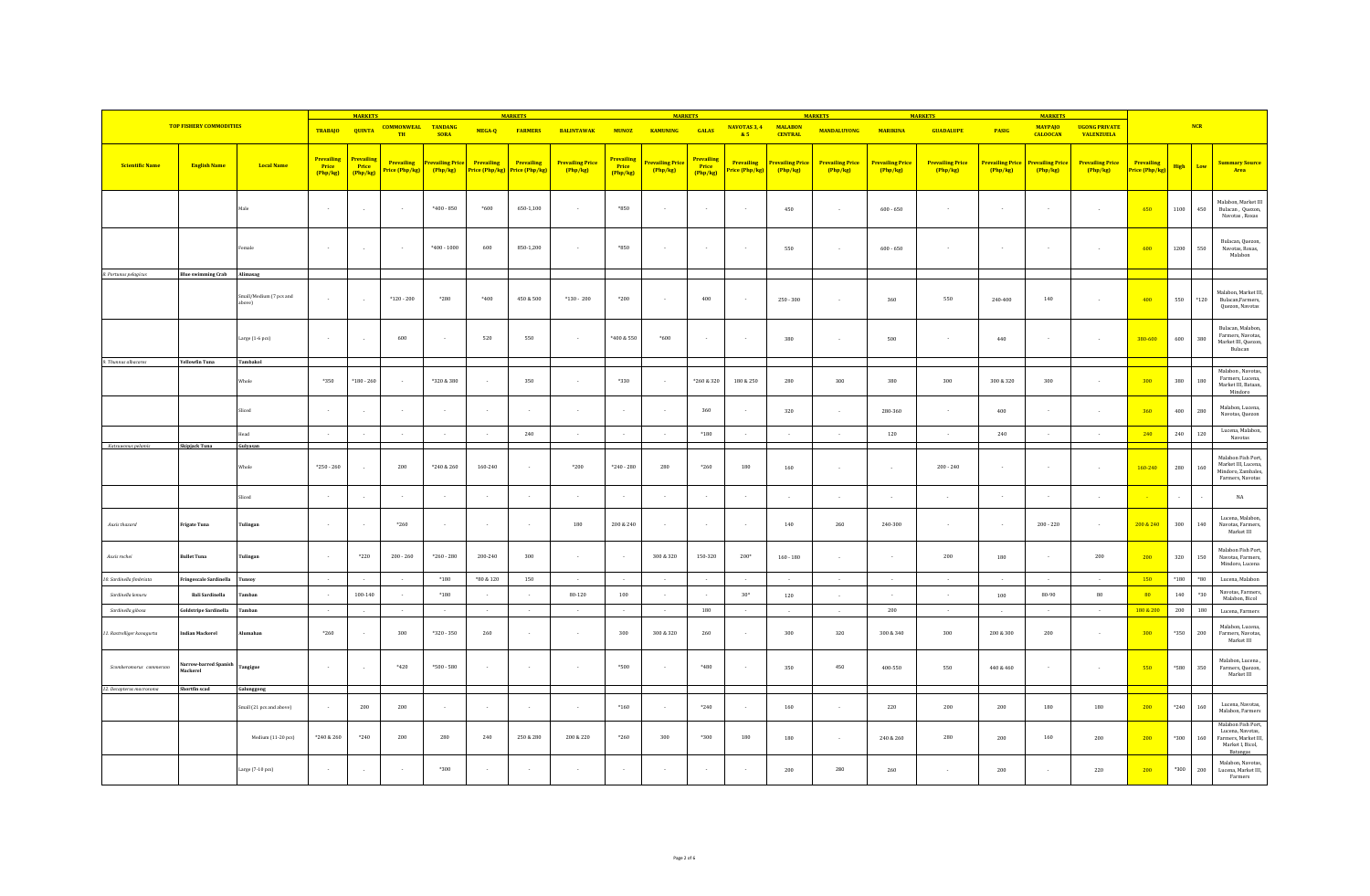|                                               |                                            |                                      |                                 | <b>MARKETS</b>                  |                              |                                        |                                           | <b>MARKETS</b>              |                                   |                                        | <b>MARKETS</b>                         |                                        |                            |                                         | <b>MARKETS</b>                            |                                         | <b>MARKETS</b>                    |                                        | <b>MARKETS</b>                        |                                            |                              |               |              |                                                                                  |
|-----------------------------------------------|--------------------------------------------|--------------------------------------|---------------------------------|---------------------------------|------------------------------|----------------------------------------|-------------------------------------------|-----------------------------|-----------------------------------|----------------------------------------|----------------------------------------|----------------------------------------|----------------------------|-----------------------------------------|-------------------------------------------|-----------------------------------------|-----------------------------------|----------------------------------------|---------------------------------------|--------------------------------------------|------------------------------|---------------|--------------|----------------------------------------------------------------------------------|
|                                               | <b>TOP FISHERY COMMODITIES</b>             |                                      | <b>TRABAJO</b>                  | <b>QUINTA</b>                   | <b>COMMONWEAL</b><br>TH      | <b>TANDANG</b><br><b>SORA</b>          | MEGA-Q                                    | <b>FARMERS</b>              | <b>BALINTAWAK</b>                 | <b>MUNOZ</b>                           | <b>KAMUNING</b>                        | GALAS                                  | NAVOTAS 3, 4<br>85         | <b>MALARON</b><br><b>CENTRAL</b>        | <b>MANDALUYONG</b>                        | <b>MARIKINA</b>                         | <b>GUADALUPE</b>                  | PASIG                                  | <b>MAYPAIO</b><br><b>CALOOCAN</b>     | <b>IIGONG PRIVATE</b><br><b>VALENZUELA</b> |                              |               | NCR          |                                                                                  |
| <b>Scientific Name</b>                        | <b>English Name</b>                        | <b>Local Name</b>                    | Prevailing<br>Price<br>(Php/kg) | Prevailing<br>Price<br>(Php/kg) | Prevailing<br>Price (Php/kg) | <mark>evailing Pric</mark><br>(Php/kg) | Prevailing<br><mark>Price (Php/kg)</mark> | Prevailing<br>rice (Php/kg) | <b>Prevailing Price</b><br>Php/kg | <b>Prevailing</b><br>Price<br>[Php/kg] | <mark>'revailing Pric</mark><br>Php/kg | <b>Prevailing</b><br>Price<br>[Php/kg] | Prevailing<br>rice (Php/kg | <mark>revailing Pric</mark><br>(Php/kg) | <mark>Prevailing Price</mark><br>(Php/kg) | <mark>Prevailing Price</mark><br>Php/kg | <b>Prevailing Price</b><br>Php/kg | r <mark>evailing Pric</mark><br>Php/kg | <mark>revailing Pric</mark><br>Php/kg | <b>Prevailing Price</b><br>Php/kg          | Prevailing<br>Price (Php/kg) | High          | Low          | <mark>Summary Sourc</mark><br>Area                                               |
| 13. Loligo sp.                                | Squid                                      | Pusit                                |                                 |                                 |                              |                                        |                                           |                             |                                   |                                        |                                        |                                        |                            |                                         |                                           |                                         |                                   |                                        |                                       |                                            |                              |               |              |                                                                                  |
|                                               |                                            | mot                                  | $\sim$                          |                                 | $*450$                       | $*420$                                 | $420 - 450$                               | $400\,\&\,500$              | $*280$                            | 360                                    | *400 & 550                             | *380 & 400                             |                            | 350                                     |                                           | 400                                     | 400                               |                                        | 320-420                               | $\sim$                                     | 400                          | 500           | 320          | Malabon Fish Port,<br>Lucena, Quezon,<br>Navotas, Bulacan                        |
|                                               |                                            | Bisaya/Kalawang/Lapis                | $\sim$                          | *160 & 350                      | 400                          | 380                                    | 380 & 400                                 | 280-400                     | 130                               | 240-400                                | 360 & 400                              | 360 & 400                              | 130-250                    | $\sim$                                  | 400                                       |                                         | 180                               | 130                                    | 200                                   | 200                                        | 400                          | 400           | $130\,$      | Malabon, Navotas<br>Farmers, Manila Bay,<br>Zambales, Samar,<br>Mindoro, Bulacan |
| 14. Lutjanus sp.                              |                                            | Maya-maya                            | *450                            | $*300$                          | $*450$                       | *500-650                               | *480 & 500                                | 650                         |                                   | 240-580                                | $*600$                                 |                                        | $320*$                     | 400                                     | 320                                       | 400                                     | 600 & 650                         | 360 & 400                              | 360                                   | $\sim$                                     | 400                          | 650           | 240          | Malabon, Lucena.<br>Navotas, Farmers<br>Market III, Palawan                      |
| 15. Epinephelus sp.                           | oupe:                                      | Lapu-lapu                            | $\sim$                          | $*280 - 400$                    | 250 & 500                    | $*400$ & 560                           | *480 & 500                                | 650                         |                                   | $*350 - 550$                           | $*400 - 500$                           | 300 & 500                              | $^*260\ \&\ 280$           | 350                                     | 380 & 450                                 | 550                                     | 360-600                           |                                        | $320\,$                               | $\sim$                                     | 500                          | 600           | $*260$       | Farmers, Navotas,<br>Malabon, Lucena.<br>Market III, Palawan                     |
| Epinephelus sp.                               | irouper (Red)                              | apu-lapu pula                        |                                 |                                 | $*450$                       | $^{\ast}460$                           | 380-480                                   | $600\,\&\,650$              |                                   | $*380 - 500$                           | $^*\!\!650$                            | $*450$                                 | 550                        | $450 - 550$                             |                                           | 550                                     | 380-700                           | 600                                    | 350                                   |                                            | 550                          | $700\,$       | 350          | Lucena, Malabon<br>Navotas, Market III                                           |
| ther Fishery (<br>balistes sp                 | Triggerfish                                | Pakol                                |                                 |                                 |                              |                                        |                                           |                             |                                   |                                        |                                        |                                        |                            |                                         |                                           |                                         |                                   |                                        |                                       |                                            |                              |               |              | NA                                                                               |
| Acanthurus nigricauda                         | paulette Surge                             | abahita/Indanga                      | $\sim$                          |                                 | $\sim$                       | $\sim$                                 | $\sim$                                    | $\sim$                      | $\sim$                            |                                        | $\sim$                                 | $\sim$                                 | $\sim$                     | $\sim$                                  |                                           | $\sim$                                  | $\sim$                            | - 2                                    | $\sim$                                |                                            |                              |               |              | $_{\rm NA}$                                                                      |
| Acanthurus olivaceus                          | Orangespot                                 | ring/Tarian                          | $\sim$                          |                                 |                              | $\sim$                                 |                                           |                             |                                   |                                        | $\sim$                                 |                                        |                            | $\sim$                                  |                                           |                                         |                                   |                                        |                                       | $\sim$                                     |                              |               |              | $_{\rm NA}$                                                                      |
|                                               | Surgeonfish                                | ahahita                              | $\sim$                          | $*160$                          | $\sim$                       | $\sim$                                 |                                           |                             | $\cdot$                           |                                        | $\sim$                                 | $\sim$                                 |                            | $\sim$                                  |                                           | $\sim$                                  |                                   | $\sim$                                 | $\sim$                                | $\sim$                                     | $*160$                       | $^{\ast}160$  | $*160$       | Navotas, Malabon                                                                 |
| Acanthurus sp.                                | urgeon Fish                                |                                      | $\sim$                          |                                 | $^{\ast}40$ - $70$           | $^{\ast100}$                           |                                           |                             |                                   |                                        | $\sim$                                 |                                        |                            | 60                                      |                                           |                                         |                                   |                                        |                                       | $\sim$                                     | 60                           | $*100$        | $^{\ast 40}$ | Malabon Fish Port                                                                |
| Acetes sp.<br>Alepis djebaba                  | ergestids<br>Shrimp scad                   | ilamang<br><b>Salay batang</b>       |                                 |                                 |                              |                                        | 280-360                                   | 280                         |                                   | *340                                   |                                        |                                        |                            |                                         |                                           |                                         |                                   |                                        |                                       |                                            | 280                          | 380 280       |              | Market III<br>Malabon, Lucena                                                    |
| Alepes vari                                   | <b>Herring scad</b>                        | Salay                                | $\sim$                          |                                 | $\sim$                       |                                        |                                           |                             |                                   | $*200$                                 |                                        |                                        |                            |                                         |                                           |                                         |                                   |                                        |                                       |                                            | $*200$                       | $*200$ $*200$ |              | Navotas                                                                          |
| Aluterus monocero.                            | Jnicorn leatherjacket Siwarik              | alay-                                |                                 |                                 |                              | $\sim$                                 |                                           |                             |                                   |                                        | $\sim$                                 |                                        |                            | $\sim$                                  |                                           |                                         |                                   |                                        |                                       |                                            |                              | $\sim$        |              | NA                                                                               |
| Atule mate                                    | Yellowtail Scad                            | salay/Marapati/Budburon<br>Bagudlong | $\sim$                          |                                 | 280                          | $\sim$                                 |                                           |                             | $*180 - 200$                      | 320                                    | $\sim$                                 |                                        |                            |                                         |                                           |                                         |                                   |                                        |                                       | $\sim$                                     | 280-320                      | $320\,$       | $*180$       | Lucena, Navotas,<br>Malabon                                                      |
| Ambiygaster sirm                              | Spotted sardinella                         | Turay                                |                                 |                                 |                              |                                        |                                           |                             |                                   |                                        |                                        |                                        |                            |                                         |                                           |                                         |                                   |                                        |                                       |                                            |                              |               |              | NA                                                                               |
| Caesio sp.                                    | Fusilier                                   | alagang Bukid                        |                                 |                                 | *360                         |                                        |                                           |                             |                                   | 300                                    | 350-380                                | *350&360                               |                            |                                         |                                           |                                         |                                   |                                        |                                       |                                            | 300-380                      | 380           | $300\,$      | Farmers, Lucena<br>Navotas, Malabon                                              |
| Caesio caerulaurea                            | <b>Blue and Gold</b><br><b>Fusilier</b>    | alagang Bukid<br><b>Bilog/Sulid</b>  | *280 & 300                      | *200&240                        |                              |                                        | 180-260                                   | 350                         |                                   |                                        | 280&360                                | 200-360                                |                            | $\sim$                                  |                                           |                                         |                                   |                                        |                                       | $\sim$                                     | 360                          | 360           | 180          | alabon and Farmer<br>Lucena                                                      |
| aesio cuning                                  | <b>Redbelly Yellowtail</b><br>Fusilier     | alagang Bukid<br>Lapad/Sinaw-an      | $*340$                          |                                 |                              | 360                                    | 280                                       | 450                         |                                   | *320                                   | *400                                   | *3508360                               | $260*$                     |                                         | 360                                       | 300                                     | 360                               |                                        |                                       |                                            | 360                          | 450           | $*260$       | Malabon Fish Port,<br>Farmers, Navotas,<br>Lucena, Palawan                       |
| Carangoides armatus<br>Carangoides ferdau     | <b>Longfin trevally</b><br>Blue Trevally   | <b>Talakitok</b><br>Talakitok/Sibc   |                                 |                                 |                              |                                        | *350                                      |                             |                                   |                                        |                                        |                                        |                            |                                         |                                           |                                         |                                   |                                        |                                       |                                            | $*350$                       | $*350$        | *350         | Malabon<br>NA                                                                    |
| Carangoides fulvoguttati                      | 'ellow/Gold-spo<br>Trevally                | alakitok/Mamsa                       | $\sim$                          |                                 | $\overline{\phantom{a}}$     | $\sim$                                 |                                           |                             |                                   |                                        | $\sim$                                 |                                        | $\sim$                     | i.                                      |                                           |                                         |                                   |                                        |                                       |                                            |                              |               |              | NA                                                                               |
| Caranx ignobilis                              | <b>Giant Trevally</b>                      | Talakitok<br><b>Talakitok</b>        |                                 |                                 |                              |                                        |                                           |                             |                                   |                                        |                                        |                                        |                            |                                         |                                           |                                         |                                   |                                        |                                       |                                            |                              |               |              | NA<br>NA                                                                         |
| Caranx sexfasciatus                           | <b>Big Eye Trevally</b>                    |                                      |                                 |                                 |                              |                                        |                                           |                             |                                   |                                        |                                        |                                        |                            |                                         |                                           |                                         |                                   |                                        |                                       |                                            |                              |               |              | Malabon . Lucena.                                                                |
|                                               |                                            |                                      |                                 |                                 | *450                         | 420                                    |                                           | 450-500                     |                                   | 400                                    |                                        | *360                                   |                            | 350                                     | $400 - 480$                               | $350\,\&\,400$                          | 380                               |                                        |                                       |                                            | 400                          | 500           | 350          | Farmers, Market III,<br>Palawan, Navotas                                         |
| Caranx sp.<br>Caranx melampygu                | <b>Trevally</b><br><b>Bluefin Trevally</b> | Talakitok<br>Talakitok/Mamsa/Lison   |                                 |                                 |                              |                                        |                                           |                             |                                   |                                        |                                        |                                        |                            |                                         |                                           |                                         |                                   |                                        |                                       |                                            |                              |               |              | NA                                                                               |
| Channa striata                                | Mudfish/Striped<br>Snakehead               | Haw-An/Dalag/Aluan                   |                                 |                                 | $\sim$                       | $\sim$                                 |                                           |                             | $\sim$                            |                                        | $\sim$                                 |                                        |                            | $\sim$                                  | $\sim$                                    | s.                                      | $\sim$                            | ÷.                                     |                                       | in 1919.                                   |                              |               |              | NA                                                                               |
| Clarias gariepinus                            | <b>African Catfish</b>                     | <b>Hito/Pantat</b>                   |                                 |                                 |                              |                                        |                                           |                             |                                   |                                        |                                        |                                        |                            |                                         |                                           |                                         |                                   |                                        |                                       |                                            |                              |               |              | NA<br>Navotas, Malabon                                                           |
| Clarias sp.                                   | Catfish<br>Common Dolphin                  | Oorado/Duradu/Lamadai                | $*180$                          |                                 | $*130$                       | $*150$                                 |                                           |                             | $*150$                            | $*200$                                 |                                        |                                        |                            | $\sim$                                  |                                           |                                         |                                   |                                        |                                       |                                            | *130-200                     | $*200$        | *130         | Laguna                                                                           |
| Coryphaena hippurus                           | <b>Dolphin Fish</b>                        | /Pandawan<br>ndawar                  |                                 |                                 | *200 & 220                   | $\sim$                                 | $\sim$                                    |                             | $\sim$                            |                                        | $\sim$                                 | $\overline{\phantom{a}}$               | $\sim$                     | $\sim$                                  |                                           | s.                                      | $\sim$                            | - 1                                    |                                       | in 1919.                                   |                              | $*220$        | $*200$       | NA<br>Malabon                                                                    |
| Coryphaena sp.<br>Cypselurus poecilopter      | <b>Spotted Flying Fish</b>                 | <b>Bangsi</b>                        |                                 |                                 |                              |                                        |                                           |                             |                                   |                                        |                                        |                                        |                            |                                         |                                           |                                         |                                   |                                        |                                       |                                            |                              |               |              | $_{\rm NA}$                                                                      |
| Cypselurus sp.                                | <b>Flying Fish</b>                         | liw/Barongoy/Baro-baro               |                                 |                                 |                              |                                        |                                           |                             |                                   |                                        |                                        |                                        |                            | $\sim$                                  |                                           |                                         |                                   |                                        |                                       |                                            |                              |               |              | $_{\rm NA}$                                                                      |
| Decapterus kurroides                          | <b>Redtail Scad</b>                        | Burot/Budloy/Tabilos/Bu<br>tsawan    | $\sim$                          |                                 | $*220$                       | $\sim$                                 |                                           |                             |                                   | 240                                    | $\sim$                                 | $*200$                                 |                            | $\sim$                                  |                                           | $\sim$                                  |                                   |                                        | ÷.                                    | $\sim$                                     | 240                          | 240           | $*200$       | Farmers, Malabon,<br>Navotas                                                     |
|                                               |                                            |                                      | $\sim$                          |                                 | 200                          | $\sim$                                 |                                           |                             | 220                               | $*280$                                 | $\sim$                                 |                                        | 170-200                    | $\sim$                                  |                                           |                                         |                                   |                                        |                                       | $\sim$                                     | 200                          | $*280$        | 170          | Quezon, Mindoro,<br>Zambales, Malabon<br>Navotas                                 |
| Decapterus macarellus<br>Decapterus macrosoma | Mackerel Scad<br>hortfin Scad              | alsa<br>alunggong (Imported)         |                                 | $\sim$                          | $\sim$                       | $\sim$                                 |                                           |                             |                                   |                                        |                                        |                                        |                            | $\sim$                                  |                                           | $\sim$                                  |                                   | $\sim$                                 | $\sim$                                | $\sim$                                     |                              | $\sim$        |              | $_{\rm NA}$                                                                      |
|                                               |                                            | Aedium (11-20 pcs)                   | $*220$                          | 180-220                         | 220                          | $*240$                                 | 200                                       | $200\,$                     | $180\text{ \& }200$               | $200\,$                                | 240                                    | *200&240                               | 130*                       |                                         |                                           | 200                                     |                                   | 180                                    |                                       |                                            | 200                          | ${\bf 240}$   | $180\,$      | Lucena, Navotas.<br>Market I, Farmers,<br>Malabon                                |
|                                               |                                            | Large (7-10 pcs)                     | $*240$                          | $*240$                          | 200                          | *240 & 260                             |                                           |                             | 180                               | 240                                    |                                        | 240                                    |                            |                                         |                                           |                                         |                                   | 200 & 240                              |                                       |                                            | 240                          | $*260$        | 180          | Navotas, Farmers.<br>Malabor                                                     |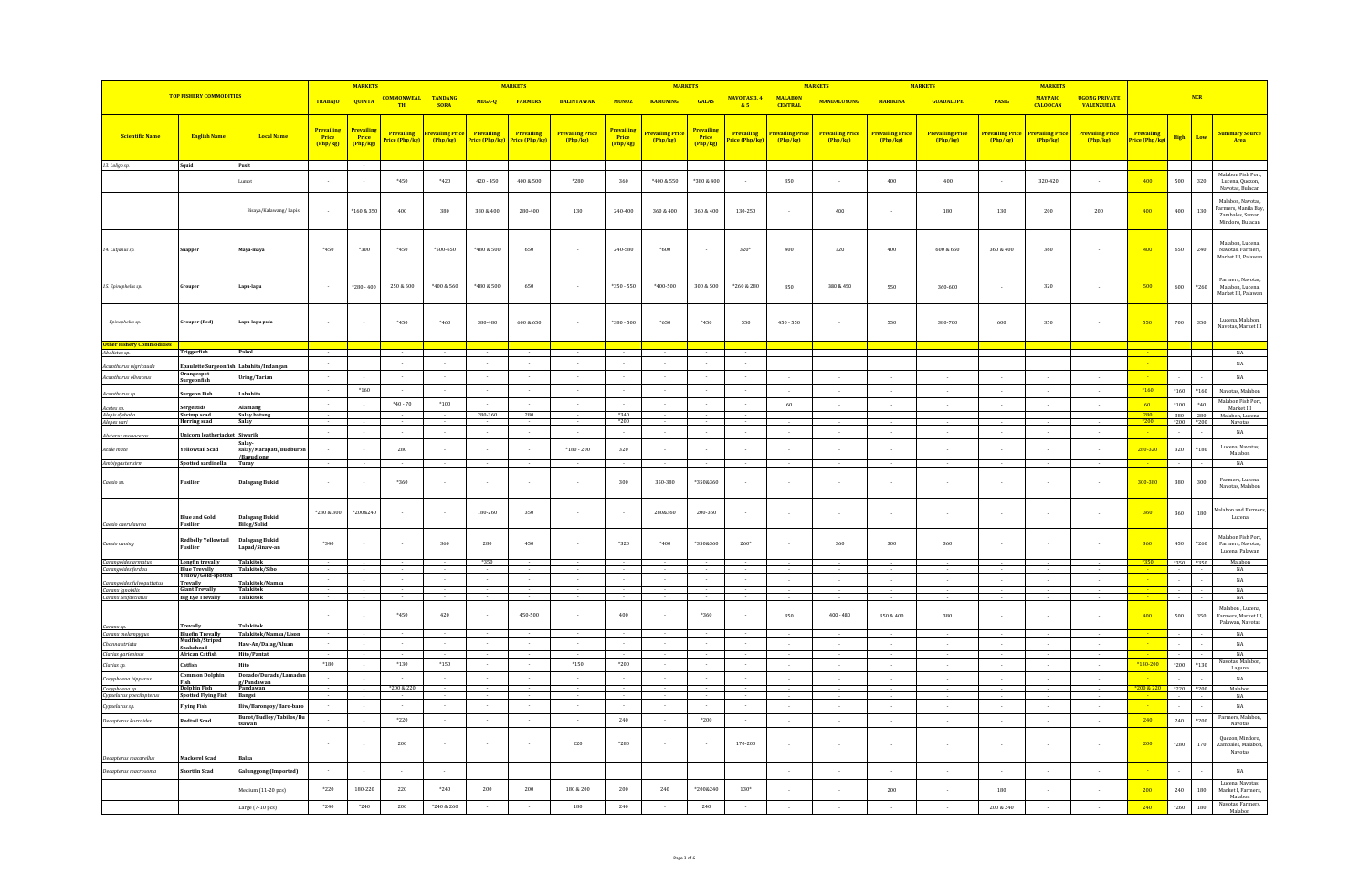|                                                       |                                                          |                                                                            |                                 | <b>MARKETS</b>                         |                                    |                             |                                           | <b>MARKETS</b>               |                                     |                                        | <b>MARKETS</b>                          |                                       |                                          |                                          | <b>MARKETS</b>                      |                                   | <b>MARKETS</b>                      |                                         | <b>MARKET</b>                           |                                           |                              |              |              |                                                                           |
|-------------------------------------------------------|----------------------------------------------------------|----------------------------------------------------------------------------|---------------------------------|----------------------------------------|------------------------------------|-----------------------------|-------------------------------------------|------------------------------|-------------------------------------|----------------------------------------|-----------------------------------------|---------------------------------------|------------------------------------------|------------------------------------------|-------------------------------------|-----------------------------------|-------------------------------------|-----------------------------------------|-----------------------------------------|-------------------------------------------|------------------------------|--------------|--------------|---------------------------------------------------------------------------|
|                                                       | <b>TOP FISHERY COMMODITIES</b>                           |                                                                            | <b>TRABAJO</b>                  | <b>QUINTA</b>                          | <b>COMMONWEAL TANDANG</b><br>TH    | <b>SORA</b>                 | MEGA-Q                                    | <b>FARMERS</b>               | <b>BALINTAWAK</b>                   | <b>MUNOZ</b>                           | <b>KAMUNING</b>                         | <b>GALAS</b>                          | NAVOTAS 3, 4 MALABON<br>85               | <b>CENTRAL</b>                           | <b>MANDALUYONG</b>                  | <b>MARIKINA</b>                   | <b>GUADALUPE</b>                    | PASIG                                   | <b>MAYPAJO</b><br><b>CALOOCAN</b>       | <b>UGONG PRIVATE</b><br><b>VALENZUELA</b> |                              |              | <b>NCR</b>   |                                                                           |
| <b>Scientific Name</b>                                | <b>English Name</b>                                      | <b>Local Name</b>                                                          | Prevailing<br>Price<br>[Php/kg] | Prevailins<br><b>Price</b><br>(Php/kg) | <b>Prevailing</b><br>rice (Php/kg) | revailing Price<br>(Php/kg) | Prevailing<br><mark>Price (Php/kg)</mark> | Prevailing<br>Price (Php/kg) | <b>Prevailing Price</b><br>[Php/kg] | <b>Prevailing</b><br>Price<br>(Php/kg) | <mark>Prevailing Price</mark><br>Php/kg | <b>Prevailin</b><br>Price<br>(Php/kg) | Prevailing<br><mark>rice (Php/kg)</mark> | <mark>revailing Price</mark><br>(Php/kg) | <b>Prevailing Price</b><br>(Php/kg) | <b>Prevailing Price</b><br>Php/kg | <b>Prevailing Price</b><br>[Php/kg] | <mark>Prevailing Price</mark><br>Php/kg | <mark>Prevailing Price</mark><br>Php/kg | <b>Prevailing Price</b><br>Php/kg         | Prevailing<br>Price (Php/kg) | High         | Low          | <b>Summary Source</b><br>Area                                             |
| Decapterus russell.                                   | <b>Indian scad</b>                                       | <b>Galunggong Babae</b>                                                    |                                 | $^*180$                                | $*140$                             | $\sim$                      |                                           |                              |                                     | 160                                    | $\sim$                                  | *240&300                              | $^{\ast}80$                              | $\sim$                                   |                                     | $\sim$                            | $\sim$                              | 140                                     | $\sim$                                  | $\sim$                                    | 140 & 160                    | $*300$       | $^{\circ}80$ | Navotas, Market I,<br>Farmers, Malabon                                    |
| Dendrophysa russelii                                  | Croaker                                                  | <b>Makaak</b>                                                              |                                 |                                        |                                    |                             |                                           |                              |                                     | *240 & 300                             |                                         |                                       |                                          | $200 - 240$                              |                                     |                                   | $240 - 300$                         |                                         |                                         |                                           | 240                          | 300          | 200          | Malabon Fish Port,<br>Market III. Farmers                                 |
| Elagatis sp.                                          | <b>Rainbow runner</b>                                    | Salmon                                                                     | $*180$                          | $*160$                                 | $\sim$                             | $\sim$                      |                                           | $\sim$                       | $\sim$                              | *130 & 200                             | $\sim$                                  |                                       | $\sim$                                   | $\sim$                                   |                                     | $\sim$                            | $\sim$                              | $\sim$                                  | $\sim$                                  | $\sim$                                    | *130-200                     | $*200$       | *130         | Navotas<br>Navotas                                                        |
| Elagatis bipinnulata                                  | Rainhow Runner                                           | almon/Malasalmon/Sali<br>dato/Salmon/Malasolid/M<br>anilaay/Salindatu      |                                 |                                        |                                    | $\sim$                      |                                           |                              |                                     |                                        | $\sim$                                  |                                       |                                          |                                          |                                     |                                   |                                     |                                         |                                         |                                           |                              |              |              | $_{\rm NA}$                                                               |
| Euthynnus affinis                                     | Eastern Little Tuna                                      | ambakol<br>Parag/Tulingan/                                                 |                                 |                                        |                                    |                             |                                           |                              |                                     |                                        |                                         |                                       |                                          |                                          |                                     |                                   | $\sim$                              |                                         |                                         |                                           |                              |              |              | $_{\rm NA}$                                                               |
| Faunus ater                                           | Brackish water snail                                     | Damlog/Bogaongan<br>Banisil                                                |                                 |                                        |                                    | $\bullet$                   |                                           |                              |                                     |                                        | $\sim$                                  |                                       |                                          |                                          |                                     |                                   | $\sim$                              |                                         |                                         |                                           |                              |              |              | $_{\rm NA}$                                                               |
| Gerres sp.                                            | Mojarras                                                 | Latab                                                                      | ÷.                              |                                        | $*150$                             | $\sim$                      |                                           |                              |                                     |                                        | ÷.                                      |                                       |                                          | $200 - 220$                              |                                     |                                   | 220                                 |                                         |                                         |                                           | 220                          | 220          | $*150$       | Farmers, Lucena                                                           |
| Gerres oyena                                          | Common Silverbiddy                                       | Latab/Lamas                                                                | $\sim$                          |                                        | $\sim$                             | $\sim$                      |                                           | $\sim$                       | $\sim$                              | *320 & 360                             | $\sim$                                  |                                       | $\sim$                                   |                                          |                                     |                                   | $\sim$                              | ÷.                                      |                                         | in 1919.                                  | *320 & 360                   | $^{\ast}360$ | $^{\ast}320$ | Malabon, Navotas                                                          |
| Glossogobius giuris                                   | <b>Tank Goby</b>                                         | Pijanga/Bias                                                               |                                 |                                        |                                    |                             |                                           |                              |                                     |                                        |                                         |                                       |                                          |                                          |                                     |                                   |                                     |                                         |                                         |                                           |                              |              |              | $_{\rm NA}$                                                               |
| <b>Gnathanodon speciosus</b><br>Gobiopterus lacustris | <b>Golden Trevally</b><br><b>Lacustrine Goby</b>         | Mamsa/Talakitok/Badlor<br><b>Dulong</b>                                    |                                 |                                        |                                    |                             |                                           |                              |                                     |                                        |                                         | $*270 - 320$                          |                                          | $\sim$                                   |                                     |                                   | $\sim$                              |                                         |                                         |                                           | '70-320                      | $*320$       | 270          | NA<br>Farmers                                                             |
| Hemiramphus sp.                                       | Halfbeak                                                 | Salurasid/Borokon/Suasi<br>/Bugiw/Buging                                   |                                 |                                        |                                    | $\sim$                      |                                           | $\sim$                       | $\sim$                              |                                        | $\sim$                                  |                                       |                                          | $\bar{\nu}$                              |                                     |                                   | $\sim$                              |                                         |                                         |                                           |                              |              |              | $_{\rm NA}$                                                               |
| Hypoatherina temminckii                               | Silverside<br><b>Indo-Pacific</b>                        | Dilis/bolinao<br>Malasugi/Marang/Solisogi                                  |                                 |                                        |                                    |                             |                                           |                              |                                     |                                        |                                         |                                       |                                          |                                          |                                     |                                   |                                     |                                         |                                         |                                           |                              |              |              | NA                                                                        |
| Istiophorus platypteru.<br>Johnius amblycephalus      | Sailfish/Sailfish<br>Croaker                             | /Liplipan<br>Abu/Alakaak                                                   |                                 |                                        |                                    | $\sim$                      |                                           | $\sim$                       | $\sim$                              | $\sim$                                 | $\sim$                                  |                                       | $\sim$                                   | $\sim$                                   |                                     | $\sim$                            | $\sim$                              | $\sim$                                  |                                         | $\sim$                                    |                              |              |              | NA<br>NA                                                                  |
|                                                       | <b>Common Ponyfish</b>                                   |                                                                            |                                 |                                        |                                    |                             |                                           |                              |                                     |                                        |                                         |                                       |                                          |                                          |                                     |                                   |                                     |                                         |                                         |                                           |                              |              |              | $_{\rm NA}$                                                               |
| Leiognathus equulus<br>Leiognathus splendens          | Splendid ponyfish                                        | Sapsap/Kyampi/Tambong<br>Sapsap                                            |                                 |                                        |                                    |                             |                                           |                              |                                     |                                        |                                         |                                       |                                          |                                          |                                     |                                   |                                     |                                         |                                         |                                           |                              |              |              | NA<br>Malabon Fish Port                                                   |
| Leiognathus sp.                                       | <b>Pony Fish/Slipmouth</b>                               | Lawayan/Tambong/Sapsa<br>Kanuping/Bukawin/Kata                             |                                 | $*180$                                 |                                    | $*380$                      | 300-400                                   | 380-480                      | $*120&180$                          | *280 & 440                             |                                         |                                       |                                          | $200 - 380$                              | 400                                 | 400-500                           | 180-480                             | 360                                     | 280-320                                 |                                           | 400                          | 500          | *120         | Lucena, Quezon,<br>Farmers, Market III,<br>Navotas                        |
| Lethrinus ornatu.                                     | Ornate Emperor                                           | mbak                                                                       |                                 |                                        |                                    | - 1                         |                                           |                              |                                     |                                        | ÷.                                      |                                       | $\sim$                                   |                                          |                                     |                                   |                                     |                                         |                                         |                                           |                              |              |              |                                                                           |
| Lethrinus sp.                                         | Emperor fish                                             | Canuping                                                                   | $\sim$                          |                                        | $*150 - 240$                       | $\sim$                      | $\sim$                                    | $\sim$                       | $\sim$                              | *280 & 360                             | $\sim$                                  |                                       | $\sim$                                   | $\sim$                                   | $\sim$                              |                                   | 380                                 |                                         |                                         | ÷.                                        | 380                          | 380          | *150         | Farmers, Malabon,<br>Navotas                                              |
| Macrobrachium rosenberaii                             | <b>Giant Freshwater</b><br>Prawn                         | Pasavan/Ulang                                                              | $\cdot$                         |                                        | $\sim$                             | $\sim$                      | $\sim$                                    | $\sim$                       | $\sim$                              | $\sim$                                 | $\sim$                                  |                                       | $\sim$                                   | $\sim$                                   | $\sim$                              | $\sim$                            | $\sim$                              | $\sim$                                  | $\sim$                                  | $\sim$                                    |                              |              |              | $_{\rm NA}$                                                               |
| Makaira mazara                                        | Indo-pacific Blue<br>Marlin                              | Malasugi                                                                   | $\cdot$                         |                                        |                                    | $\sim$                      |                                           | $\,$ .                       | $\cdot$                             | $\sim$                                 | $\epsilon$                              |                                       | $\sim$                                   | $\sim$                                   |                                     | $\sim$                            | $\sim$                              | $\sim$                                  | $\sim$                                  | $\sim$                                    |                              |              |              | $_{\rm NA}$                                                               |
| Makaira niaricans<br>Mene maculata                    | <b>Blue Marlin</b><br>Moonfish                           | Malasugui/Mantalaan<br>Chabita/Sapatero/Kadis/<br>iwas/Chabita/Pateros/Bil | $^{\ast}240$                    |                                        | $\bf 200$                          | $*320$                      |                                           |                              | $180 - 200$                         | $200\,$                                |                                         | $260 - 300$                           |                                          |                                          |                                     |                                   | 240-300                             | 160                                     |                                         |                                           | 200                          | $*320$       | 160          | NA<br>Malabon, Navotas<br>Farmers, Lucena                                 |
| Metapenaeus ensis                                     | Greasy - back shrimp                                     | ong-Bilong/Tabas/Kunan<br>Suwahe                                           | $400\,$                         |                                        |                                    | $*750$                      |                                           |                              | $\sim$                              |                                        | $\sim$                                  |                                       |                                          | $400 - 450$                              | 550                                 | $\sim$                            | $\sim$                              | $\sim$                                  |                                         |                                           | 400                          | $*750$       | 400          | Malabon Fish Port,<br>Market III, Farmers,                                |
| Naso Unicornis                                        | <b>Bluespine Unicorn</b>                                 | Surahan/Gangis/Indangan                                                    |                                 |                                        |                                    |                             |                                           |                              | $\sim$                              |                                        | $\sim$                                  |                                       |                                          | $\sim$                                   |                                     |                                   | $\sim$                              |                                         |                                         |                                           |                              |              |              | Bulacan<br>NA                                                             |
|                                                       | Fish<br><b>Yellowhelly</b>                               | /Kais<br>Bisugo/Saguision/Suga/Ol                                          | $\sim$                          |                                        | $\sim$                             | $\sim$                      | $\sim$                                    | $\sim$                       | $\sim$                              | $\sim$                                 | $\sim$                                  | $\sim$                                | $\sim$                                   | $\sim$                                   | $\sim$                              | $\sim$                            | $\sim$                              | $\sim$                                  | $\sim$                                  | $\sim$                                    |                              |              |              | NA                                                                        |
| Nemipterus bathybit<br>Nemipterus furcos              | <b>Threadfin Bream</b><br>Fork-tailed threadfin<br>bream | isugo                                                                      | $\sim$                          |                                        | $\sim$                             | $\sim$                      |                                           | $\sim$                       | $\sim$                              | $\sim$                                 | $\sim$                                  |                                       | $\sim$                                   | $\sim$                                   | $\sim$                              | u.                                | $\sim$                              | $\sim$                                  | $\sim$                                  | in 1919.                                  |                              |              |              | NA                                                                        |
| Nemipterus hexodon                                    | <b>Ornate Threadfin</b><br>Bream                         | Saguision/Suga/Olisi/Mar<br>baraan                                         | $\sim$                          |                                        | $\sim$                             | $\sim$                      | $\sim$                                    | $\sim$                       | $\sim$                              | *350 & 360                             | $\sim$                                  |                                       | $\sim$                                   | $\sim$                                   | $\sim$                              | s.                                | $\sim$                              | - 1                                     | ÷.                                      | $\sim$                                    | *350 & 360                   | *360         | *350         | Malabor                                                                   |
| Nemipterus japonicus                                  | Japanese Threadfin<br>Bream                              | Bisugo/Lagaw                                                               | - 11                            |                                        | - 2                                | $\sim 10^{-1}$              |                                           | $\sim$                       | $\sim$                              | $\sim$                                 | <b>Section</b>                          |                                       | $\sim$                                   | $\sim$                                   | $\sim$                              | $\sim$                            | $\sim$                              | $\sim$                                  | $\sim$                                  | $\sim$                                    |                              |              |              | NA                                                                        |
| Nemipterus nematopus                                  | <b>Yellowtip Threadfin</b><br>Bream                      | lisugo                                                                     | $\sim$                          |                                        | $\sim$                             | $\sim$                      |                                           | $\sim$                       | $\sim$                              | $\sim$                                 | $\sim$                                  |                                       | $\sim$                                   | $\sim$                                   |                                     | $\sim$                            | $\sim$                              | $\sim$                                  | $\sim$                                  | $\sim$                                    |                              |              |              | NA<br>Malabon Fish Port,                                                  |
| Nemipterus sp.                                        | <b>Threadfin Bream</b>                                   | <b>Bisugo</b>                                                              |                                 |                                        | 400                                | $*360 - 440$                |                                           | 400                          |                                     | 300-380                                |                                         | $*260$                                | 300 & 350*                               | 320                                      | 250 & 360                           | 400                               | $360 - 450$                         |                                         | 240-320                                 |                                           | 400                          | 450          | 240          | Market III, Farmers,<br>Navotas, Mindoro,<br>Palawan, Lucena              |
| Octopus vulgaris<br>Parupeneus sp.                    | <b>Common Octobus</b><br><b>Goatfish</b>                 | Kugita/Pugita<br>Saramulyete                                               |                                 |                                        |                                    |                             |                                           |                              |                                     |                                        |                                         |                                       |                                          |                                          |                                     |                                   |                                     |                                         |                                         |                                           |                              |              |              | NA<br>NA                                                                  |
| Pecten sp.                                            | Scallop                                                  | Tipay                                                                      |                                 |                                        |                                    |                             |                                           |                              |                                     |                                        |                                         |                                       |                                          |                                          |                                     |                                   |                                     |                                         |                                         |                                           |                              |              |              | NA                                                                        |
| Pinna bicolor<br>Pinna nobilis                        | Pen shell<br><b>Noble Penshell</b>                       | Baloko<br>Sarad                                                            |                                 |                                        |                                    |                             |                                           |                              |                                     |                                        |                                         |                                       |                                          |                                          |                                     |                                   |                                     |                                         |                                         |                                           |                              |              |              | NA<br>NA                                                                  |
| Plectorhinchus lineatus                               | Yellowhander<br>Sweetlips                                | Lipti/Lanbian/Gabilan/Al<br>atan                                           |                                 |                                        |                                    |                             |                                           |                              |                                     |                                        | $\epsilon$                              |                                       |                                          | $\sim$                                   |                                     |                                   | $\sim$                              | $\sim$                                  |                                         |                                           |                              |              |              | $_{\rm NA}$                                                               |
| Priacanthus hamrur                                    | Moontail Bullseye                                        | Bukawon/Budlatan/Buka                                                      |                                 |                                        | $\sim$                             | $*360$                      |                                           | $\sim$                       |                                     | $\sim$                                 | $\sim$                                  |                                       | $\sim$                                   |                                          |                                     |                                   |                                     |                                         |                                         |                                           | $*360$                       | $^{\ast}360$ | $*360$       | Malahon                                                                   |
| Priacanthus tayenus                                   | <b>Purple-spotted Bigeye</b>                             | Siga/Bukawon/Budlatan<br>ukaw                                              |                                 |                                        |                                    | $\sim$                      | $\sim$                                    | $\sim$                       | $\sim$                              | $\sim$                                 | $\sim$                                  |                                       | $\sim$                                   | $\sim$                                   | $\sim$                              | $\sim$                            | 300                                 | $\sim$                                  |                                         | $\sim$                                    | 300                          | 300          | 300          | Farmers                                                                   |
| Pterocaesio chrysozona                                | <b>Goldband Fusilier</b>                                 | <b>Dalagang Bukid Bilog</b>                                                | $\sim$                          |                                        | $*280$                             | $*320$                      |                                           |                              |                                     |                                        | $\sim$                                  |                                       |                                          | $\sim$                                   |                                     | $\sim$                            | $\sim$                              | $\sim$                                  |                                         | $\sim$                                    | *280 & 320                   | $*320$       | *280         | Malabon, Lucena                                                           |
| Pterocaesio digramma                                  | <b>Double-lined Fusilier</b>                             | Dalagang Bukid<br><b>Bilog/Solid</b>                                       |                                 |                                        |                                    | $*340$                      |                                           |                              |                                     |                                        |                                         |                                       | 180*                                     |                                          | 320                                 | 300                               | 320 & 330                           |                                         |                                         |                                           | 320                          | $^{\ast}340$ | $^{\ast}180$ | Malabon Fish Port,<br>Farmers, Navotas,<br>Lucena, Market III.<br>Palawan |
| Pterocaesio tile                                      |                                                          | Dark-banded Fusilier Dalagang Bukid Bilog                                  |                                 |                                        |                                    |                             |                                           |                              |                                     |                                        |                                         |                                       |                                          |                                          |                                     |                                   |                                     |                                         |                                         |                                           |                              |              |              | NA                                                                        |
| Rastrelliger brachysoma                               | Short-bodied<br>Mackerel                                 | hasa/Baraniti/Kabalyas/K<br>abayas/Agumaa/Gumaa/B                          |                                 |                                        | $*320$                             | *320 & 360                  |                                           |                              |                                     |                                        |                                         |                                       |                                          |                                          |                                     |                                   |                                     |                                         |                                         |                                           | *320-360                     | $^*360$      | $*320$       | Malabon, Lucena                                                           |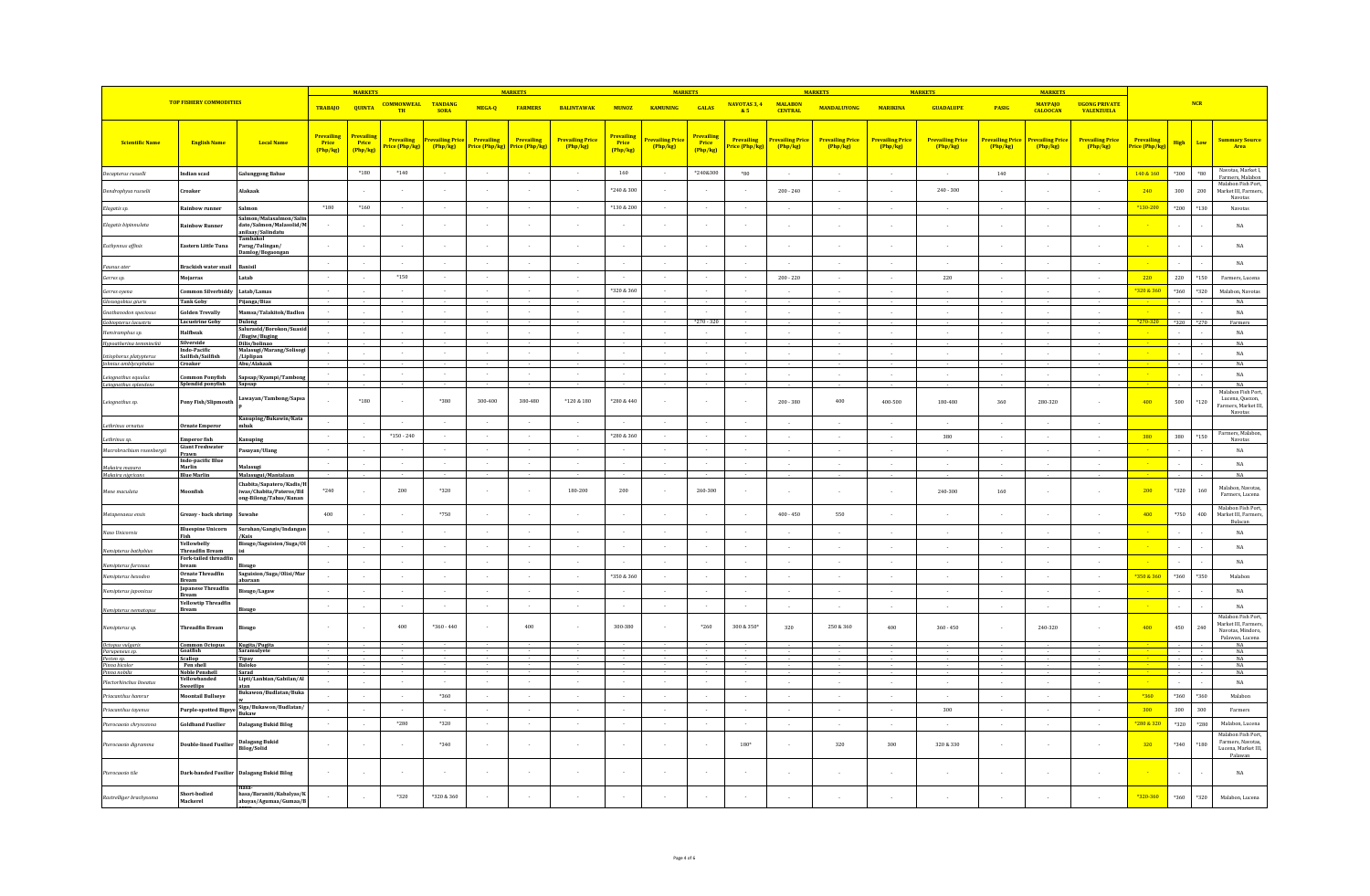|                                        |                                            |                                                                                 |                                      | <b>MARKETS</b>                  |                                     |                                     |                                          | <b>MARKETS</b>                            |                                     |                                        | <b>MARKETS</b>               |                               |                                                 |                                  | <b>MARKET</b>                       |                                   | <b>MARKETS</b>                      |                            | <b>MARKETS</b>                      |                                           |                                           |             |            |                                                       |
|----------------------------------------|--------------------------------------------|---------------------------------------------------------------------------------|--------------------------------------|---------------------------------|-------------------------------------|-------------------------------------|------------------------------------------|-------------------------------------------|-------------------------------------|----------------------------------------|------------------------------|-------------------------------|-------------------------------------------------|----------------------------------|-------------------------------------|-----------------------------------|-------------------------------------|----------------------------|-------------------------------------|-------------------------------------------|-------------------------------------------|-------------|------------|-------------------------------------------------------|
|                                        | <b>TOP FISHERY COMMODITIES</b>             |                                                                                 | <b>TRABAJO</b>                       | <b>QUINTA</b>                   | <b>COMMONWEAL TANDANG</b><br>TH     | <b>SORA</b>                         | MEGA-Q                                   | <b>FARMERS</b>                            | <b>BALINTAWAK</b>                   | <b>MUNOZ</b>                           | <b>KAMUNING</b>              | <b>GALAS</b>                  | NAVOTAS 3, 4<br>&5                              | <b>MALABON</b><br><b>CENTRAL</b> | <b>MANDALUYONG</b>                  | <b>MARIKINA</b>                   | <b>GUADALUPE</b>                    | <b>PASIG</b>               | <b>MAYPAJO</b><br><b>CALOOCAN</b>   | <b>UGONG PRIVATE</b><br><b>VALENZUELA</b> |                                           |             | <b>NCR</b> |                                                       |
| <b>Scientific Name</b>                 | <b>English Name</b>                        | <b>Local Name</b>                                                               | <b>Prevailing</b><br>Price<br>Php/kg | Prevailing<br>Price<br>(Php/kg) | <b>Prevailing</b><br>Price (Php/kg) | <b>Prevailing Price</b><br>(Php/kg) | Prevailing<br><mark>Price (Php/kg</mark> | Prevailing<br><mark>?rice (Php/kg)</mark> | <b>Prevailing Price</b><br>(Php/kg) | <b>Prevailing</b><br>Price<br>(Php/kg) | Prevailing Price<br>(Php/kg) | Prevailing<br>Price<br>Php/kg | <b>Prevailing</b><br><mark>'rice (Php/kg</mark> | Prevailing Price<br>(Php/kg)     | <b>Prevailing Price</b><br>(Php/kg) | <b>Prevailing Price</b><br>Php/kg | <b>Prevailing Price</b><br>[Php/kg] | Prevailing Price<br>Php/kg | <b>Prevailing Price</b><br>(Php/kg) | <b>Prevailing Price</b><br>Php/kg         | Prevailing<br><mark>?rice (Php/kg)</mark> | <b>High</b> | Low        | <b>Summary Source</b><br>Area                         |
| Rastrelliger sp.                       | Mackerel                                   | Hasa-hasa                                                                       |                                      |                                 |                                     |                                     |                                          | 380                                       |                                     | *300 & 360                             |                              | *300&360                      |                                                 | 300                              | 360 & 400                           | 380 & 400                         | 320-360                             |                            | 440                                 |                                           | 360, 380, 400                             | 440         | 300        | Malabon Fish Port,<br>Farmers, Lucena.<br>Navotas     |
| ialmo salar                            | <b>Atlantic Salmon</b>                     | Salmon                                                                          | $160\text{ }\&\text{ }\,180$         | *160                            | *120 & 140                          | 160 & 180                           |                                          |                                           | $140\text{ }\&\text{ }150$          | 160                                    |                              |                               |                                                 | $140\,$                          | 200                                 | 150-300                           | 180                                 |                            |                                     |                                           | 160 & 180                                 | 300         | $*120$     | Malabon, Quezon,<br>Market III, Farmers,              |
|                                        |                                            | head                                                                            | 320                                  | *320 & 350                      | $*300$                              | 340                                 |                                          |                                           | $*240&300$                          | $*300$                                 | $\sim$                       |                               |                                                 | $\sim$                           |                                     | 320 & 400                         | 360                                 | $\sim$                     | - 11                                | $\sim$                                    | 320                                       | $*350$      | $*240$     | Navotas<br>Farmers, Malabon,                          |
|                                        |                                            | helly                                                                           |                                      |                                 | $\sim$                              | $*750$                              | $\sim$                                   | $\sim$                                    | $\sim$                              | $\sim$                                 | $\sim$                       |                               | $\sim$                                          | $\sim$                           | 600                                 | 600-650                           | 700                                 | $\sim$                     | $\sim$                              | $\sim$                                    | 600                                       | $*750$      | 600        | Quezon, Navotas<br>Quezon, Farmers,                   |
| Sardinella tawilis                     | <b>Freshwater tawilis</b>                  | meat/sliced<br>Tawilis/Salinyasi                                                | $\sim$                               | 120-160                         | $70 - 140$                          | *120 & 160                          | $\sim$                                   | $\sim$                                    | $\sim$                              | $\sim$                                 | $\sim$                       |                               | $\sim$                                          | $\sim 10^{-1}$                   | $\sim$                              | 160                               | $\sim$                              | $\sim$                     | $\sim$                              | $\sim$                                    | 160                                       | 160         | $*120$     | Malabon<br>Lucena, Farmers,                           |
| Saurida tumbil                         | <b>Greater Lizard Fish</b>                 | Kalaso/Talho/Tiki-tiki                                                          |                                      | $\overline{\phantom{a}}$        |                                     | $\sim$                              |                                          |                                           |                                     |                                        |                              |                               |                                                 |                                  |                                     |                                   | $\sim$                              |                            |                                     |                                           |                                           |             |            | Malabon<br>$_{\rm NA}$                                |
|                                        |                                            |                                                                                 |                                      |                                 |                                     |                                     |                                          |                                           |                                     |                                        |                              |                               |                                                 |                                  |                                     |                                   |                                     |                            |                                     |                                           |                                           |             |            |                                                       |
| Scarus sp.                             | Parrotfish                                 | Mul-Mol/Mol-<br>mol/Batagon                                                     | $*160$                               | $\sim$                          | $^*120\ \&\ 140$                    | $\sim$                              |                                          |                                           |                                     | $*160$                                 |                              |                               | 160                                             | $\sim$                           |                                     |                                   | ٠.                                  |                            |                                     |                                           | 160                                       | $*160$      | $*120$     | Palawan, Malabon                                      |
|                                        |                                            |                                                                                 |                                      |                                 |                                     |                                     |                                          |                                           |                                     |                                        |                              |                               |                                                 |                                  |                                     |                                   | 350                                 |                            |                                     |                                           | 350                                       | 350         | 350        | Farmers                                               |
| Scatophagus argus<br>Scomber japonicus | Spotted Scad<br><b>Chub Mackerel</b>       | Kapiged/Kitang<br>Salmor                                                        | $\sim$                               | $\sim$                          |                                     |                                     |                                          |                                           | $120\,$                             | $200\,$                                |                              |                               |                                                 |                                  |                                     |                                   |                                     |                            |                                     |                                           | 120 & 200                                 | 200         | 120        | Navotas                                               |
| Sepia spp.                             | Cuttlefish                                 | Bagulan/Baghak                                                                  |                                      | $\sim$                          |                                     |                                     |                                          |                                           |                                     |                                        |                              |                               |                                                 |                                  |                                     |                                   | $\sim$                              | $\sim$                     |                                     |                                           |                                           |             |            | $_{\rm NA}$                                           |
|                                        |                                            | latang-                                                                         |                                      |                                 |                                     |                                     |                                          |                                           |                                     |                                        |                              |                               |                                                 |                                  |                                     |                                   |                                     |                            |                                     |                                           |                                           |             |            |                                                       |
| Selar boops                            | <b>Oxeye Scad</b>                          | baka/Matambaka/Tamaro<br>ng/Kutob<br>Matangbaka/Matambaka/                      |                                      | $\overline{\phantom{a}}$        |                                     |                                     |                                          |                                           |                                     |                                        |                              |                               |                                                 | $\sim$                           |                                     |                                   | ٠.                                  |                            |                                     |                                           |                                           |             |            | $_{\rm NA}$                                           |
| Selar crumenophthalmus                 | <b>Big-eye Scad</b>                        | Mat-an/Salay-<br>salay/Tamarong/Tulay/K<br>utob                                 |                                      | 170-240                         | 300                                 | $*280 - 340$                        | 220 & 240                                | 300-380                                   |                                     | *240 & 360                             | 320                          |                               | $*230 - 250$                                    | $\sim$                           |                                     | 300                               | 280-340                             | 240                        |                                     |                                           | 240 & 300                                 | 380         | 170        | Malabon, Navotas.<br>Farmers, Lucena.<br>Mindoro      |
| Selaroides leptolepis                  | Yellow-striped Scad                        | Salav<br>salay/Salaginto/Salay-<br>ginto/Dalinu-<br>an/Lambiyaw/Karabalyas      | 340                                  | $*200$                          | 220                                 | $*280$                              | 280                                      | 300                                       |                                     | *320                                   | *320&350                     | *300&320                      | $\sim$                                          | $260 - 320$                      | 280                                 | 280 - 380                         | $300 - 360$                         | $\sim$                     | 320                                 | $\sim$                                    | 280                                       | 380         | *200       | Farmers, Lucena,<br>Navotas, Farmers<br>Malabon       |
| Seriola dumerili                       | Greater amberjack                          | Tonto<br>Malaga/Danggit/Samaral/                                                |                                      |                                 |                                     |                                     |                                          |                                           |                                     |                                        |                              |                               |                                                 |                                  |                                     |                                   |                                     |                            |                                     |                                           |                                           |             |            |                                                       |
| Siganus canaliculatus                  | White-spotted<br>Spinefoot                 | Tambol/<br>Hamol-od/Kitong                                                      |                                      |                                 |                                     |                                     |                                          | *480 & 550                                |                                     |                                        |                              |                               |                                                 |                                  |                                     |                                   |                                     |                            |                                     |                                           | *480 & 550                                | $*550$      | *480       | Lucena                                                |
| Siganus guttatus                       | Golden/Yellow/Oran<br>ge-spotted Spinefoot | Malaga/Barangan/Danggit<br>/Samaral/Tambol/Kitong<br>/Manlalara/<br><b>Bong</b> |                                      | $\sim$                          |                                     | $\sim$                              | *200                                     |                                           |                                     |                                        |                              |                               |                                                 |                                  |                                     |                                   | ٠.                                  |                            |                                     |                                           | $*200$                                    | $*200$      | $*200$     | Malabon                                               |
| Siganus virgatus                       | <b>Barhead Spinefoot</b>                   | Daragbago                                                                       |                                      |                                 |                                     |                                     |                                          |                                           |                                     | $*240$                                 |                              |                               |                                                 |                                  |                                     |                                   |                                     |                            |                                     |                                           | $*240$                                    | $*240$      | $*240$     | Malabon                                               |
| Siganus vermiculatus                   | Vermiculated<br>pinefoot                   | Malaga                                                                          | $\sim$                               | $\sim$                          | $\sim$ $\sim$                       | $\sim 10^{-1}$                      | $\sim$                                   | $\sim$                                    | $\sim$                              | $*180$                                 | $\sim$                       | $\sim$                        | $\sim 10^{-1}$                                  | $\sim$                           | $\sim$                              | $\sim$                            | $\sim$                              | $\sim$                     | $\sim$                              | $\sim$                                    | $*180$                                    | $*180$      | $*180$     | Malabon<br>Malabon Fish Port.                         |
| Siganus sp.                            | Spinefoot/<br>Rabbitfish/Siganid           | Bataway/Danggit/Bawis/<br>Malaga                                                | $*200 - 240$                         | $*200$                          | $*160 & 200$                        | $\sim$                              |                                          |                                           |                                     | *240 & 380                             | $\sim$                       |                               | $\sim$                                          | $280 - 300$                      |                                     |                                   | $200 - 420$                         |                            | 300                                 |                                           | 300                                       | 420         | *160       | Market III, Farmers,<br>Navotas<br>Malabon Fish Port, |
| Sillago sihama                         | Whiting<br><b>Silver Stripe Round</b>      | Asohos                                                                          |                                      |                                 | $*220$                              | $^{\ast}320$                        |                                          | $\sim$                                    |                                     | *350                                   | $\cdot$                      |                               |                                                 | $240 - 260$                      | $\sim$                              | $\sim$                            | 300                                 | $\sim$                     |                                     | $\sim$                                    | 240-300                                   | $*220$      | *350       | Market III, Farmer                                    |
| Spratelloides gracilis                 | Herring<br>Pickhandle                      | Dilis/Domod-Ot                                                                  |                                      |                                 |                                     |                                     |                                          |                                           |                                     |                                        |                              |                               |                                                 |                                  |                                     |                                   | $\sim$                              |                            |                                     |                                           |                                           |             |            | NA                                                    |
| Sphyraena jello<br>Sphyraena obtusata  | Barracuda                                  | <b>Tunong-tunong</b><br>Torsilyo/Barakuda/Rump                                  | $\sim$                               |                                 | $\sim$                              | $\sim$                              | 240-260                                  | - 1                                       | $\sim$                              | $\sim$                                 | $\sim$                       | $*260$                        | $\sim$                                          | $\sim$                           |                                     | $\sim$                            | $\sim$                              | $\sim$                     |                                     | in 1919.                                  | 240-260                                   |             |            | NA                                                    |
| Sphyraena sp.                          | Obtuse Barracuda<br>Barracuda              | Panghalwan/Lusod/Rump                                                           | $\sim$                               | $\sim$                          | $\sim$<br>$\sim$                    | $\sim$<br>$\sim$                    |                                          | - 1<br>$\sim$                             | $\sim$                              | $\sim$<br>$\sim$                       | $\sim$<br>$\sim$             |                               | $\sim$<br>$\sim$                                | $\sim$<br>$300 - 320$            | $\sim$                              | $\sim$                            | $\sim$ $\sim$<br>300                | $\sim$<br>$\sim 10^{-1}$   | $\sim$                              | $\sim$<br>$\sim$                          | 300                                       | 260<br>320  | 240<br>300 | Farmers, Malabon<br>Malabon Fish Port,                |
|                                        | Commerson's                                |                                                                                 | $\sim$                               |                                 | $\sim$                              | $\sim$                              |                                          | $\sim$                                    |                                     | $\sim$                                 | $\sim$                       |                               | $\sim$ $\sim$                                   |                                  |                                     | - 20                              | $\sim$                              | $\sim$                     | - 11                                | $\sim$                                    |                                           |             |            | Market III. Farmer:<br>NA                             |
| Stolephorus comerso                    | Anchovy                                    | Dilis/Bolinao                                                                   |                                      |                                 |                                     |                                     |                                          |                                           |                                     |                                        |                              |                               |                                                 |                                  |                                     |                                   |                                     |                            |                                     |                                           |                                           |             |            | Malabon Fish Port,                                    |
| Stolephorus indicus                    | <b>Indian Anchovy</b>                      | Dilis/Twakang/Muna<br>/Libgaw/Sinarap/Sarapon<br>Dilis/Bolinao/Tuwakang/        |                                      |                                 |                                     |                                     |                                          |                                           |                                     |                                        |                              |                               |                                                 | $100 - 140$                      |                                     |                                   |                                     |                            |                                     |                                           | 100-140                                   | 140         | $100\,$    | Market III<br>Malabon Fish Port,                      |
| Stolephorus sp.                        | Anchovy                                    | Bawdnon                                                                         | $\sim$                               | $*180$                          | 100                                 | 200 & 240                           |                                          | $\sim$                                    |                                     | $\sim$                                 | $\sim$                       |                               | $\sim$                                          | $240 - 320$                      |                                     |                                   |                                     |                            |                                     |                                           | 240                                       | 100         | 320        | Market III                                            |